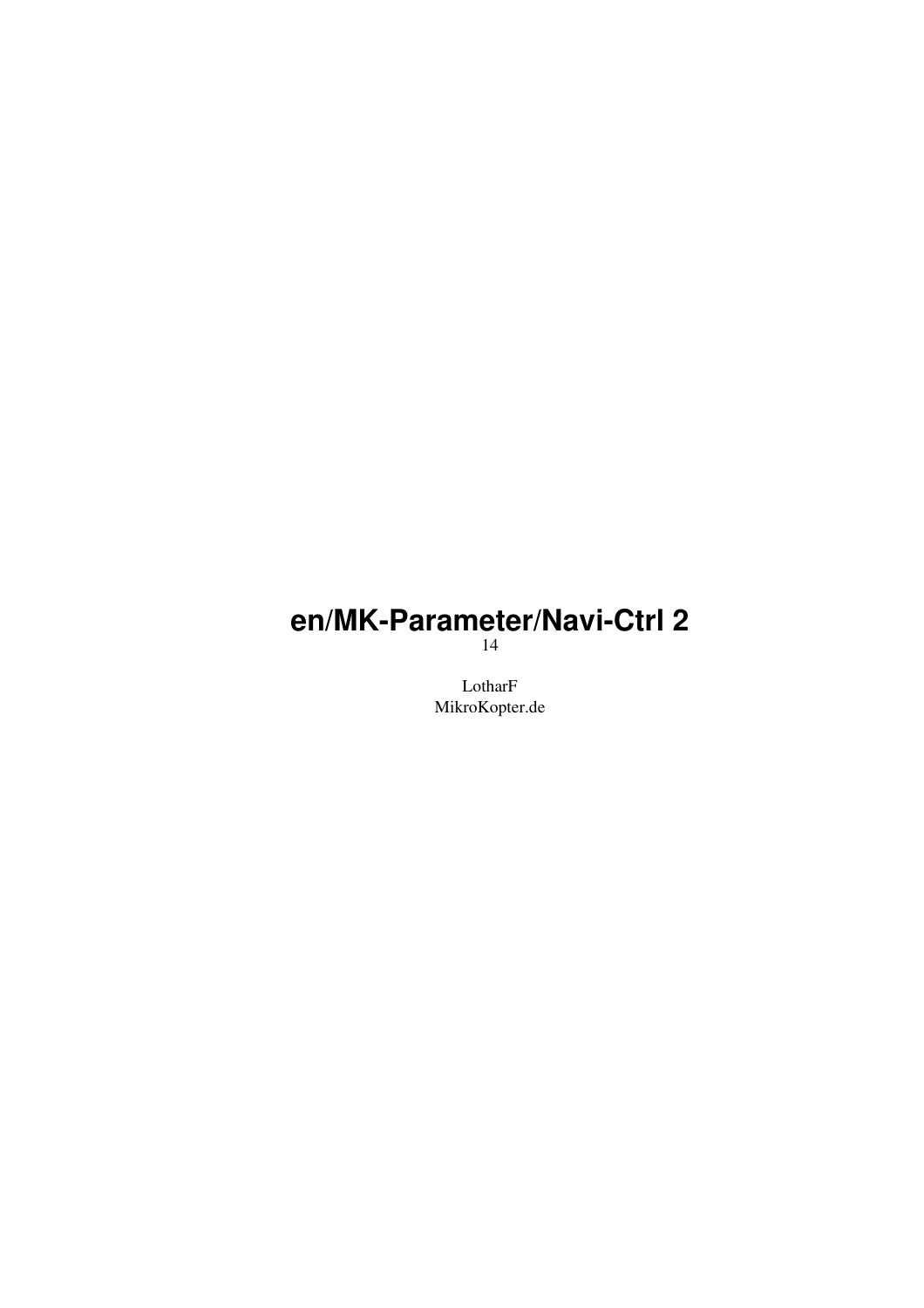# **Quick selection Open the description -> click Button**

| Channels | Configuration | Stick       | Looping     | Altitude   |  |
|----------|---------------|-------------|-------------|------------|--|
| Camera   | Navi-Ctrl     | Navi-Ctrl 2 | Output      | Misc       |  |
| Gyro     | User          | Coupling    | Mixer-SETUP | Easy Setup |  |

This page as an **PDF-Document**? Click on that Symbol and wait a little moment... --->

Navi-Ctrl2

• [deutsch](https://wiki.mikrokopter.de/MK-Parameter/Navi-Ctrl%202)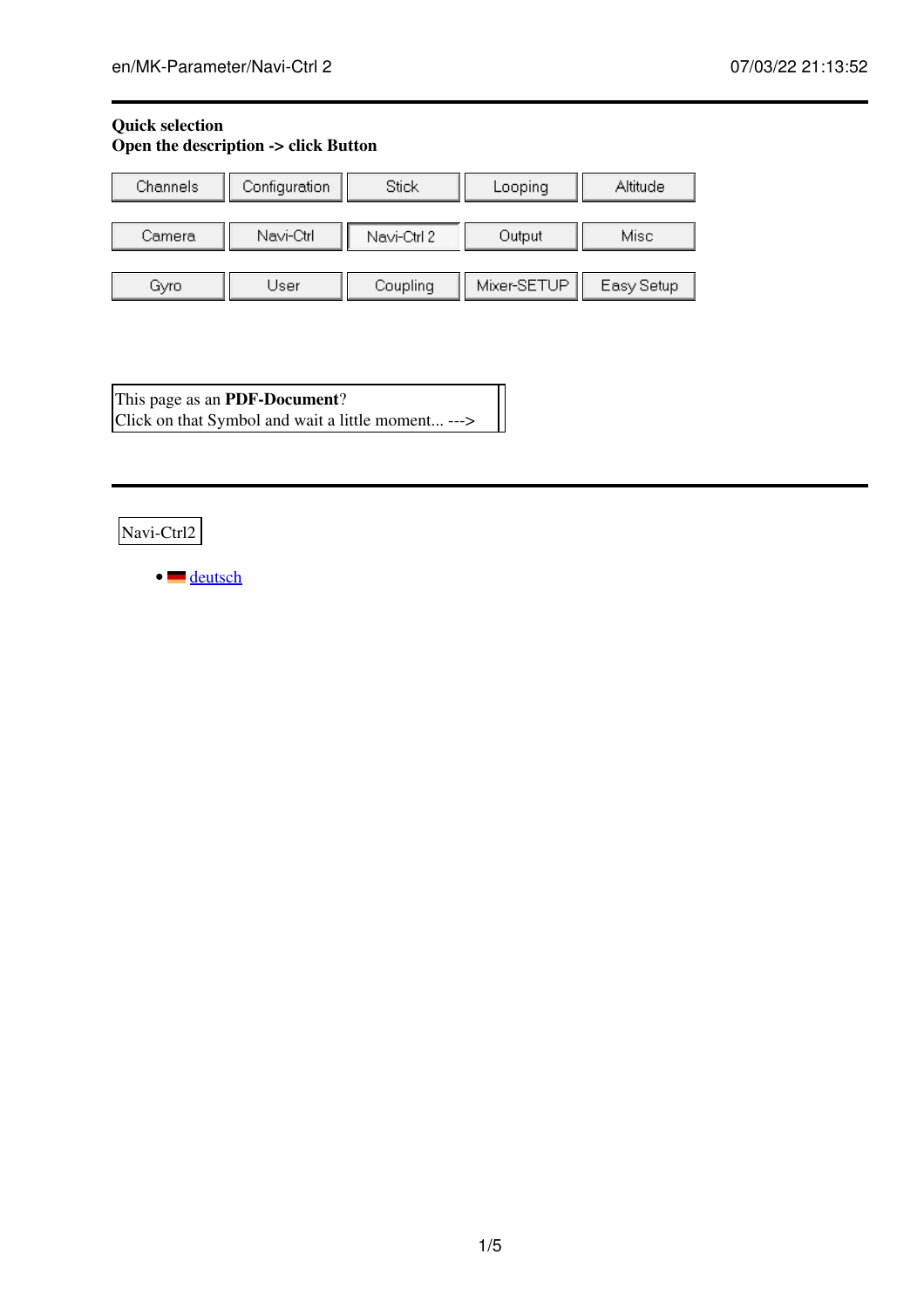| Parameterset 3 : Easy                        |                                    |                                                                           |                          |                             |                             |           | <b>TOTAL</b> |
|----------------------------------------------|------------------------------------|---------------------------------------------------------------------------|--------------------------|-----------------------------|-----------------------------|-----------|--------------|
| Channels                                     | Configuration                      | Stick                                                                     | Looping                  | <b>Altitude</b>             | Camera                      | Navi-Ctrl | Navi-Ctrl 2  |
| Output                                       | Misc                               | Gyro                                                                      | User                     | Coupling                    | Mixer-SETUP                 |           | Easy Setup   |
| <b>V</b> Enable GPS                          |                                    |                                                                           |                          |                             |                             |           |              |
|                                              | <b>GPS Wind Correction:</b>        | 50                                                                        |                          | [%]                         |                             |           |              |
| <b>ACC Compensation:</b>                     |                                    | 42                                                                        | $\overline{ }$           |                             |                             |           |              |
| <b>Max. Flying Range:</b>                    |                                    | o                                                                         | ÷                        | [m] 0-disabled              |                             |           |              |
| <b>GPS Angle Limit:</b>                      |                                    | 140                                                                       | $\overline{\phantom{a}}$ |                             |                             |           |              |
| PositionHold<br>Login time:                  |                                    | 2                                                                         | ÷<br>[s]                 |                             |                             |           |              |
|                                              | <b>▽ Dynamic PostionHold (dPH)</b> |                                                                           |                          |                             |                             |           |              |
|                                              | <b>ComingHome Altitude:</b>        | 50                                                                        | ÷                        | [m] 0-disabled              |                             |           |              |
|                                              |                                    | ComingHome Orientation: No Change                                         |                          |                             |                             |           |              |
| Single WP speed:                             |                                    | 50                                                                        |                          | [0.1 <sub>m/s</sub> ]       |                             |           |              |
|                                              |                                    | Special limit only possible with commercial license (e.g. for France law) |                          |                             |                             |           |              |
| Descend range:                               |                                    | o                                                                         | ÷                        | [m] 0-disabled              |                             |           |              |
| P1 [Ch 5]=0<br>P5 [Ch 9]=0                   |                                    | P2 [Ch 6]=0<br>P6 [Ch 10]=0                                               |                          | P3 [Ch 7]=0<br>P7 [Ch 11]=0 | P4 [Ch 8]=0<br>P8 [Ch 12]=0 |           |              |
| <b>Parameterset:</b><br><b>v</b> Expert view |                                    | $\mathcal{V}_\bullet$                                                     | Read $\bullet$           |                             | Write                       | $\bullet$ |              |
|                                              |                                    |                                                                           |                          |                             |                             |           |              |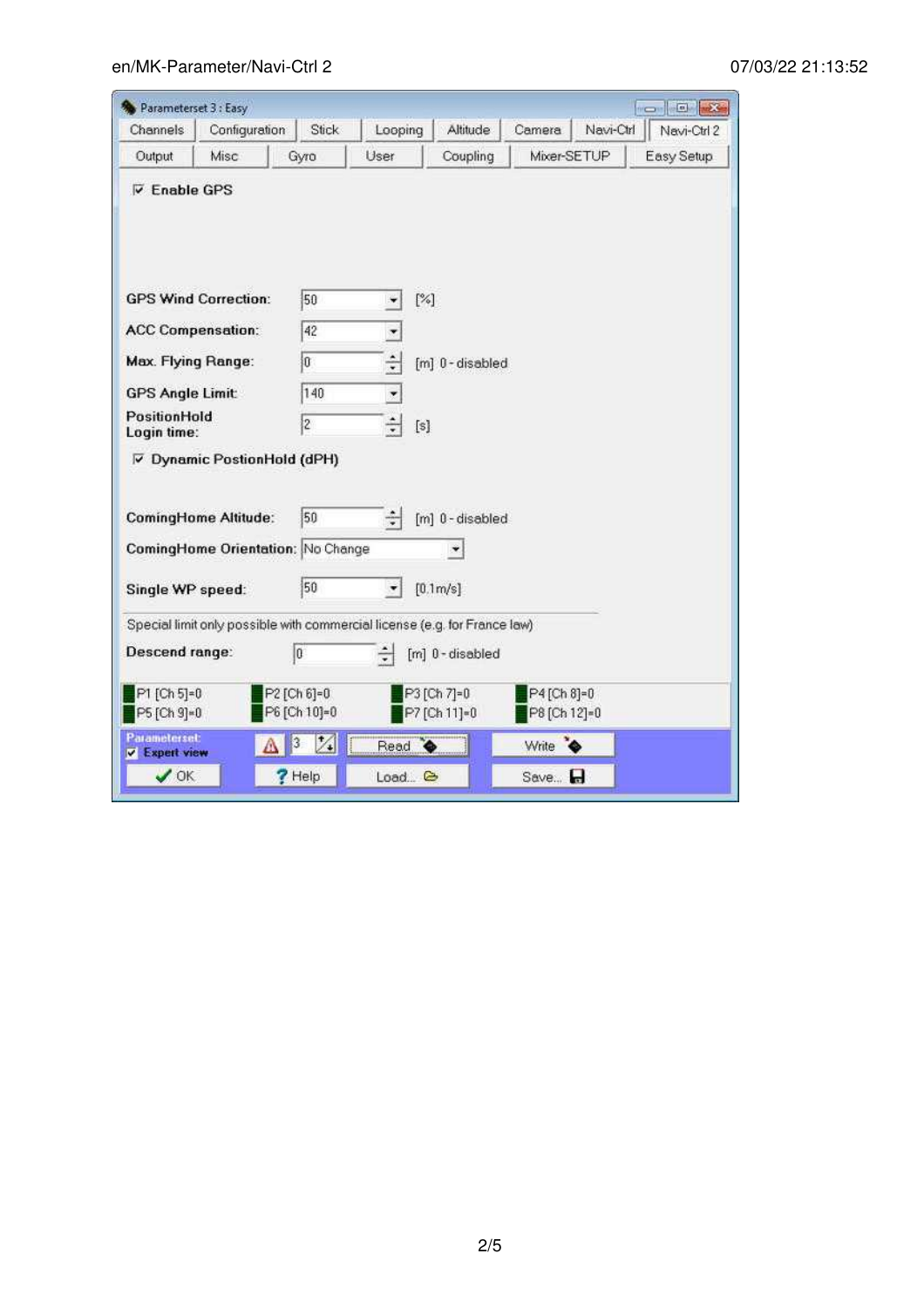Advanced Settings for [GPS-System](https://wiki.mikrokopter.de/en/GPS-System)

**Enable GPS** •

Unlock GPS in the software (valid for both Navi-Ctrl tabs).

#### **GPS Wind correction** •

DThroughout crosswind it can come to a deviation of the real flight direction (current course) to the nominal flight direction (bearing to the target).

This is attempted through a correction angle to minimize the deviation. The parameter controls the strength of this compensation.

A value of 0 means that the function is turned off.

#### **ACC Compensation** •

Here it will be set how strong the MikroKopter will slow down in PositionHold-Mode before the position is locked and if you had manually moved the sticks.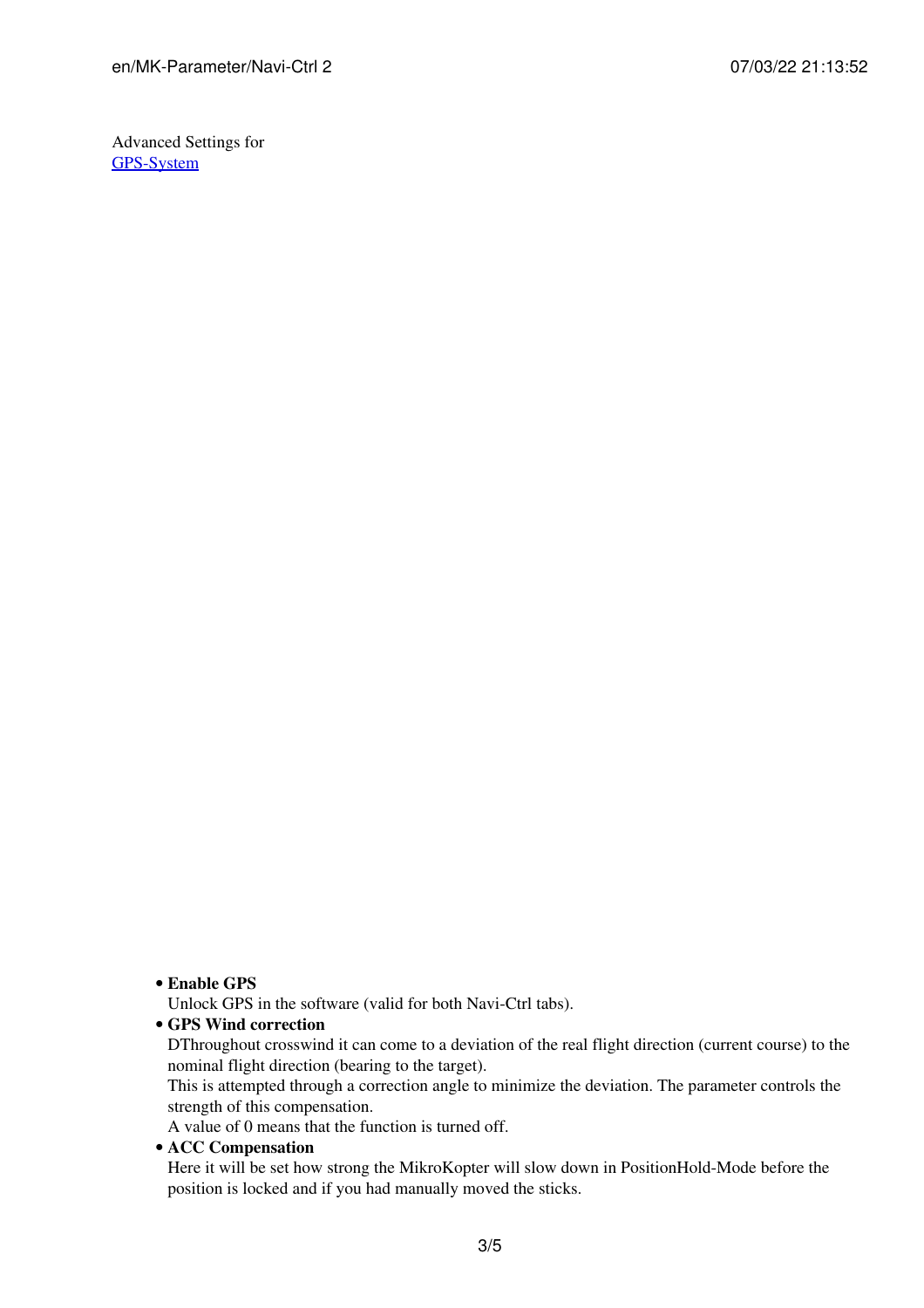A higher value will stronger slows down the MK after manual controlling and before it keeps the nominal position.

## **Max. Flying Range** •

This value in meter defines a circular area around the start position. If you exceed the maximum range, you get an error message via the telemetry on your transmitter (HoTT/Jeti). If <you have activated the dPH-GPS-Mode the copter will automatically stop at this range.

# **GPS Angle Limit** •

Limits the maximum control influence of the GPS. A value of 100 is equal to an oblique position of 20°.

Is the value to small it could be possible that the MK can't work against the wind and drifts away. Is the value too high the approach to the target will be too fast.

## **Position Hold Login Time** •

That's the maximum of time in which the MikroKopter logs the new position after the sticks of the Nick/Roll axis are back into a neutral position.

Yawing is possible without changing the nominal position.

## **Dynamic PositionHold** •

By switching on/off these function you can change the behavior of the Kopter in the function **PositionHold**.

#### Function **off**:

Is the function *PositionHold (PH)* switched on the movement of the Kopter will be directly controlled with the Nick- / Roll stick.

Here the function PH will be switched off if the sticks are moved.

At the new position and after releasing the sticks the function [PositionHold](https://wiki.mikrokopter.de/PositionHold) (PH) will be switched on again.

## Function **on**:

Also here you can fly the Kopter through movements with the Nick-/Roll stick to a new position. EThe function PH will be not switched on- and off but here the nominal values of the GPS coordinates will be shifted.

Therefore a more accurate positioning is possible during windy conditions. The Kopter flies slower to the positions.

Note: **Dynamic PositionHold** is switched on by default settings.

## **ComingHome Altitude** •

The altitude you set here is for the function **[FailSafe](https://wiki.mikrokopter.de/FailSafe)** and for **ComingHome**.

In the function ComingHome the MikroKopter comes automatically back to the start point (as far as a GPS-Fix is available!).

The Kopter can fly to the previously set up height. In addition the Kopter is 'parking' on the previously set up height while approaching the [ComingHome](https://wiki.mikrokopter.de/ComingHome) coordinates.

During the approach the previously set up height will be flown with 3m/sec. - That's not possible to change!

That means:

0: OFF -> the actual height of the Kopter will be kept. ♦ 1-247: Value in meter -> this height will be flown directly with 3m/sec. after activating [ComingHome](https://wiki.mikrokopter.de/ComingHome) (CH).

**INFO**